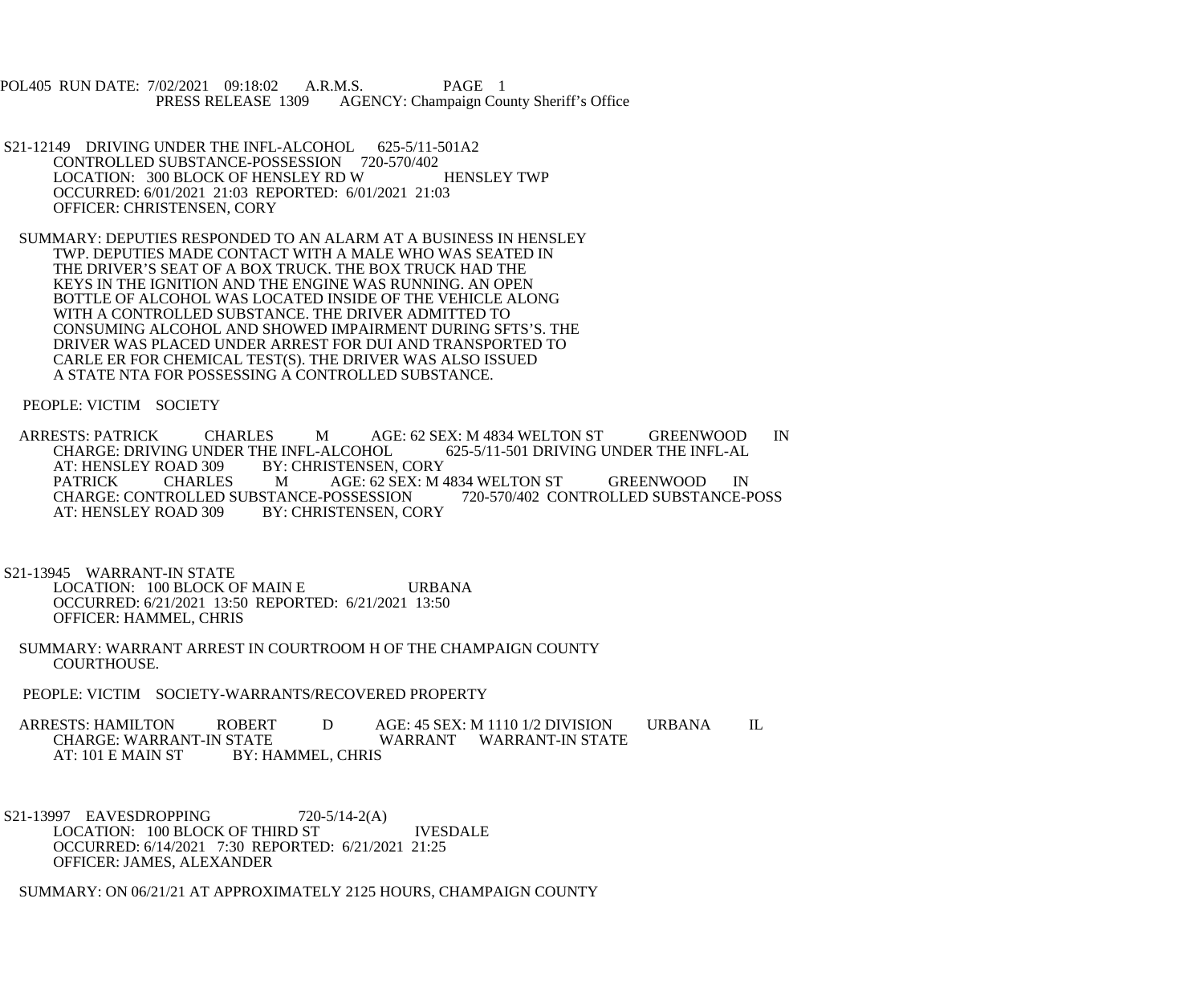POL405 RUN DATE: 7/02/2021 09:18:02 A.R.M.S. PAGE 2 PRESS RELEASE 1309 AGENCY: Champaign County Sheriff's Office DEPUTIES WERE DISPATCHED FOR A MEET COMPLAINANT CALL. UPON INVESTIGATION, IT WAS DETERMINED THAT AN INVOLVED SUBJECT WAS EAVESDROPPING ON TWO OTHER PARTIES.

 OFFENDER AGE: 57 SEX: M VICTIM AGE: 38 SEX: M IVESDALE IL

 S21-14056 SPEEDING (RADAR) 625-5/11-601B AGG FLEE/ATTEMPT ELUDE OFFICER 625-5/11-204.1 ASSIST OTHER POLICE DEPT LOCATION: 3200 BLOCK OF PROSPECT AVE N CHAMPAIGN OCCURRED: 6/22/2021 13:42 REPORTED: 6/22/2021 13:42 OFFICER: SELLEK, KYLE

 SUMMARY: DEPUTIES ATTEMPTED A TRAFFIC STOP ON A VEHICLE THAT PREVIOUSLY FLED FROM CHAMPAIGN POLICE. THE REGISTERED OWNER SHOWED TO HAVE MULTIPLE WARRANTS. THE VEHICLE ULTIMATELY FLED FROM THE TRAFFIC STOP AND WAS NOT LOCATED.

 PEOPLE: VICTIM SOCIETY OFFENDER AGE: 36 SEX: M

S21-14127 DECEPTIVE PRACTICES 720-5/17-1 THEFT \$500 AND UNDER 720-5/16-1 LOCATION: 1900 BLOCK OF CUNNINGHAM AV N URBANA OCCURRED: 6/02/2021 9:00 REPORTED: 6/23/2021 11:15 OFFICER: SELLEK, KYLE

 SUMMARY: DISPATCHED TO A LOCAL HOTEL IN URBANA TOWNSHIP REFERENCE THE REPORT OF THE THEFT AND USE OF A DEBIT CARD. THE REPORTING PARTY ALLEGED A FORMER ACQUAINTANCE TOOK HER DEBIT CARD AND USED IT AT A LOCAL GAS STATION WITHOUT HER PERMISSION.

PROPERTY: NONE NONE (USE "1")

NONE NONE (USE "1")

 OFFENDER AGE: 52 SEX: M VICTIM AGE: 26 SEX: F CHAMPAIGN IL

S21-14155 CRIMINAL DAMAGE TO PROPERTY 720-5/21-1<br>LOCATION: PULASKI ST / RANDOLP / RANDOLPH ST/WINNEBAG OCCURRED: 6/22/2021 8:30 REPORTED: 6/23/2021 17:15 OFFICER: PING, JOEL

 SUMMARY: ON JUNE 23, 2021, CHAMPAIGN COUNTY SHERIFF'S DEPUTIES RESPONDED TO AN ADDRESS IN MAHOMET TOWNSHIP FOR REPORT OF CRIMINAL DAMAGE. UPON ARRIVAL, DEPUTIES LEARNED THAT THIS INCIDENT OCCURRED SOMETIME ON JUNE 22, 2021. THERE WERE NO WITNESS TO THIS INCIDENT WHEN IT OCCURRED. DEPUTIES COLLECTED STATEMENTS FROM THE VICTIM AND A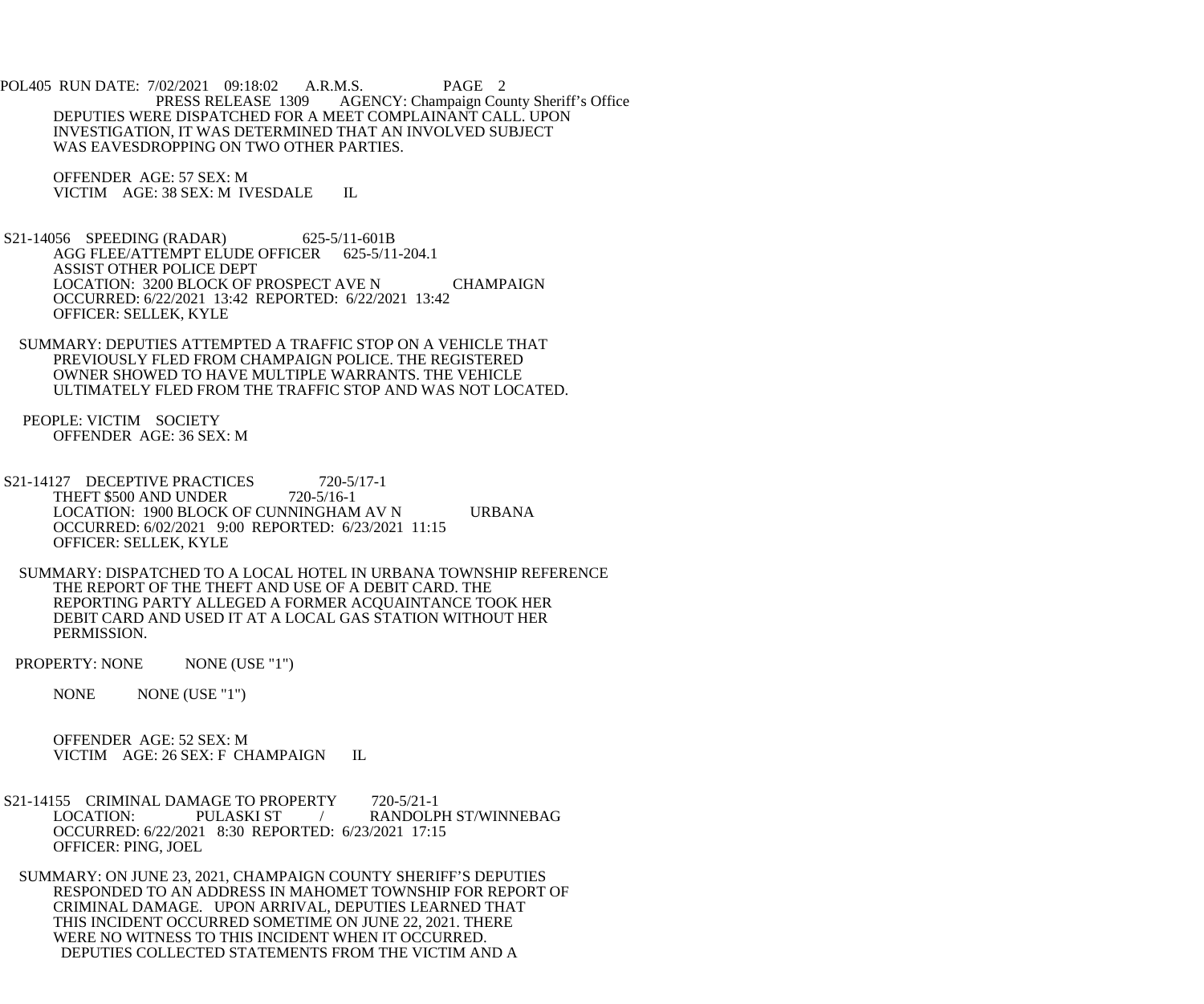POL405 RUN DATE: 7/02/2021 09:18:02 A.R.M.S. PAGE 3<br>PRESS RELEASE 1309 AGENCY: Champaign Cou AGENCY: Champaign County Sheriff's Office POSSIBLE SUSPECT. DUE TO A LACK OF INFORMATION, NO ENFORCEMENT ACTION HAS BEEN TAKEN AT THIS TIME. NOTHING FURTHER TO REPORT.

PROPERTY: DAMAGED 2 WINDOW

OFFENDER SEX: RACE: HEIGHT: 000 WEIGHT: 000 HAIR: EYES: VICTIM AGE: 56 SEX: F MAHOMET IL VICTIM AGE: 56 SEX: F MAHOMET

S21-14161 WARRANT-IN STATE<br>LOCATION: PULASKI ST / RANDOLPH ST/WINNEBAG OCCURRED: 6/23/2021 17:00 REPORTED: 6/23/2021 17:15 OFFICER: PING, JOEL

 SUMMARY: ON JUNE 23, 2021, CHAMPAIGN COUNTY SHERIFF'S DEPUTIES WERE DISPATCHED TO A CRIMINAL DAMAGE REPORT IN MAHOMET. WHILE INVESTIGATING THE CRIMINAL DAMAGE REPORT, DEPUTIES LEARNED THAT THE REPORTING PERSON HAD AN ACTIVE ARREST WARRANT. AFTER FINISHING THE CRIMINAL DAMAGE REPORT, THE REPORTING PERSON WAS TAKEN INTO CUSTODY ON THE ARREST WARRANT AND TRANSPORTED TO THE CHAMPAIGN COUNTY SATELLITE JAIL AND LEFT IN THE CARE OF CORRECTIONAL STAFF. NOTHING FURTHER TO REPORT.

PEOPLE: VICTIM SOCIETY-WARRANTS/RECOVERED PROPERTY

ARRESTS: MCMILLAN TAMARA S AGE: 56 SEX: F 27 PULASKI MAHOMET IL CHARGE: WARRANT-IN STATE STATE WARRANT WARRANT-IN STATE BY: PING. JOEL AT: 27 PULASKI

 S21-14617 CONTROLLED SUBSTANCE-POSSESSION 720-570/402 CONTROLLED SUBSTANCE-LOOK-ALIKE 720-570/404 LOCATION: 00 BLOCK OF 200E @ RT 10 OCCURRED: 6/29/2021 11:05 REPORTED: 6/29/2021 11:05 OFFICER: GABRA, KEROLOS

 SUMMARY: THE OFFENDER WAS REPORTED BY A CITIZEN AS BEING IN THE DITCH NEAR A CORNFIELD. THE OFFENDER WAS LOCATED AND SHE ADMITTED TO POSSESSING A METHAMPHETAMINE. METHAMPHETAMINE WAS RECOVERED FROM THE OFFENDER AND SHE WAS PLACED UNDER ARREST. THE OFFENDER WAS THEN TRANSPORTED TO THE CHAMPAIGN COUNTY JAIL.

PROPERTY: 1 CIGARETTES/CIGARS/TOBACCO

1 DRUGS-ILLEGAL

 PEOPLE: VICTIM SOCIETY OFFENDER AGE: 43 SEX: F